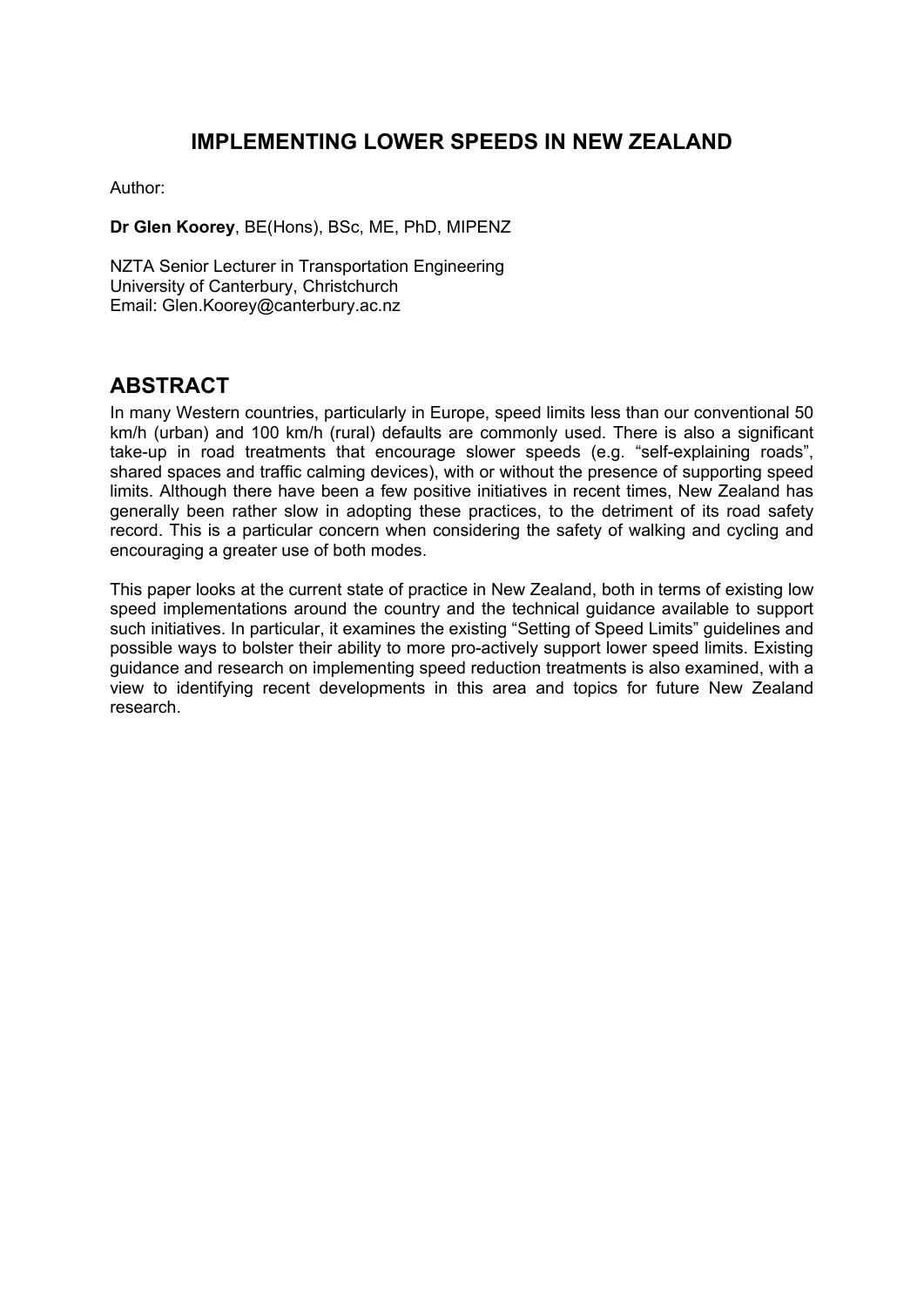# **INTRODUCTION**

Speed has been identified as one of the five high-priority areas in New Zealand's latest *Road Safety Strategy to 2020* (MOT 2010a). It was notable however that it was the only one of the five not to have any immediate "first actions" taken to Cabinet this year for implementation. This is disappointing when there are a number of relatively obvious speed management methods that could be rolled out and encouraged.

A range of user, vehicle and road/environment factors have been identified in the literature as having an influence on driver speeds. The latter category includes speed limits, enforcement levels, lane widths, sight distances, and traffic management/calming devices. These are of particular interest in this paper, as these are the ones that can be directly influenced by transportation engineering professionals.

In many Western countries, particularly in Europe, speed limits less than our conventional 50 km/h (urban) and 100 km/h (rural) defaults are commonly used. There is also a significant take-up in road treatments that encourage slower speeds (e.g. "self-explaining roads", shared spaces and traffic calming devices), with or without the presence of supporting speed limits.

Although there have been a few positive initiatives in recent times, New Zealand has generally been rather slow in adopting these practices, to the detriment of its road safety record. This is a particular concern when considering the safety of walking and cycling and encouraging a greater use of both modes. This paper looks at the current state of practice in New Zealand, both in terms of existing low speed implementations around the country and the technical guidance available to support such initiatives.

# **THE EFFECTS OF TRAFFIC SPEED**

Motor vehicle speed is a major factor in the amenity and safety of our road network for all road users. MOT (2010b) identifies undesirable speed as including both "excess speed" (travelling faster than the posted speed limit) and "inappropriate speed" (travelling too fast for the prevailing road and environmental conditions). In both cases, this is likely to lead to a greater chance of being involved in a collision and a greater chance of higher severity injuries as a result.

The OECD/ECMT (2006) found that reductions in average speed of approximately 5% would yield a reduction in fatalities of as much as 20%. Nilsson (2004) confirmed earlier studies of his that found that the injury accident rate changes with the square of the change in mean speed, with even higher exponents valid for serious and fatal injuries.

It is not surprising therefore that speed factors are cited in a large proportion of crashes; Between 2007-09, "driving too fast for the conditions" was cited as a factor in 31% of fatal crashes, and 17% of other injury crashes in New Zealand (MOT 2010b).

However when considered in the context of pedestrian and cyclist crashes however, it is likely that the safety effect of speed is underestimated. For example, between 2005-09, of the 1840 fatal and serious injury crashes in 50km/h areas involving a pedestrian or cyclist, only 4.1% had a speed-related ("too fast") factor attributed to the driver (MOT 2010c). Clearly however the vehicle was travelling fast enough to cause serious harm (or death) to the person concerned, whereas the same situation in a lower speed environment may have yielded a much lesser injury (if any collision at all). It is also concerning that the proportion of pedestrian/cyclist crashes with a speed factor recorded is considerably lower than the average for all road crashes, suggesting a reporting bias.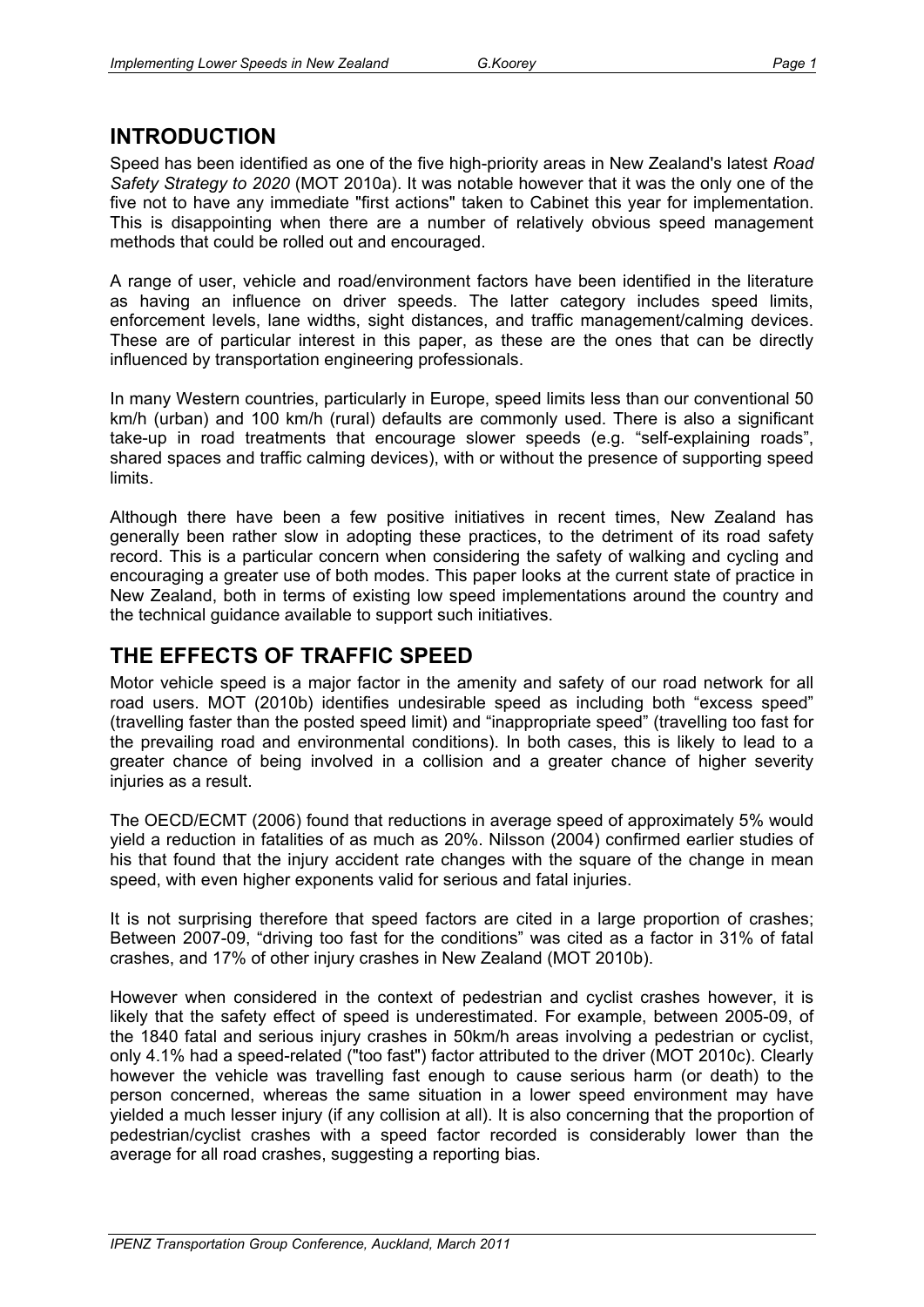A number of official publications over the years have quoted the relative effects of motor vehicle impact speed on the survivability of pedestrians and cyclists struck by them (e.g. ACC/LTSA 2000, MOT 2010a). Some past studies have suggested that, at impact speeds of 70 km/h and above, the chances of survival are less than 10%. However, more recent research by Rosén et al (2011) has identified methodological flaws in the earlier work that resulted in a bias to more severe injuries; also modern motor vehicle designs and medical care are now somewhat better at minimising the injuries of externally struck people. Table 1 summarises some of the key studies in this area over the last few decades.

| <b>Study</b>          |     | % of Fatalities for Given Impact Speed          | <b>Comments</b> |      |      |                       |  |
|-----------------------|-----|-------------------------------------------------|-----------------|------|------|-----------------------|--|
|                       |     | 30 km/h   40 km/h   50 km/h   60 km/h   70 km/h |                 |      |      |                       |  |
| <b>Ashton (1982)</b>  | 5%  | 18%                                             | 50%             | 79%  | 90%  | Interpolated from mph |  |
| Pasanen (1992)        | 6%  | 16%                                             | 40%             | 72%  | 94%  | Same data as Ashton   |  |
| Anderson et al (1997) | 10% | 25%                                             | 84%             | 100% | 100% | Australian/Swiss data |  |
| Davis (2001)          | 1%  | $4\%$                                           | 10%             | 24%  | 50%  | Same data as Ashton   |  |
| Rosén & Sander (2009) | <2% | 4%                                              | 8%              | 19%  | 38%  | German data           |  |

| Table 1: Comparison of Studies into Vehicle Impact Speed vs Adult Pedestrian Injury Severity |  |  |  |
|----------------------------------------------------------------------------------------------|--|--|--|
|                                                                                              |  |  |  |

Although the absolute percentages are quite different between the various studies, it is clear that the relative fatality risk as speeds go up is still a considerable increase. This is particularly evident when considering typical urban impact speeds between 30-60 km/h. For example, even in the latest analysis from Rosén & Sander (2009) the risk of pedestrian fatality if struck at 50 km/h is still twice that at 40 km/h and five times that at 30 km/h.

Although no similar study has been undertaken in New Zealand, a similar kind of analysis can be considered by reviewing the posted speed limits for all crashes involving pedestrians or cyclists. Figure 1 summarises the relative severity of injuries for all reported pedestrian/cyclist crashes over the past 5 years (over 12,900 reported crashes) in comparison with the posted speed limit; for fatal crashes the data has also been separated out into each mode separately.





It needs to be acknowledged that there are a few caveats and limitations with the data in this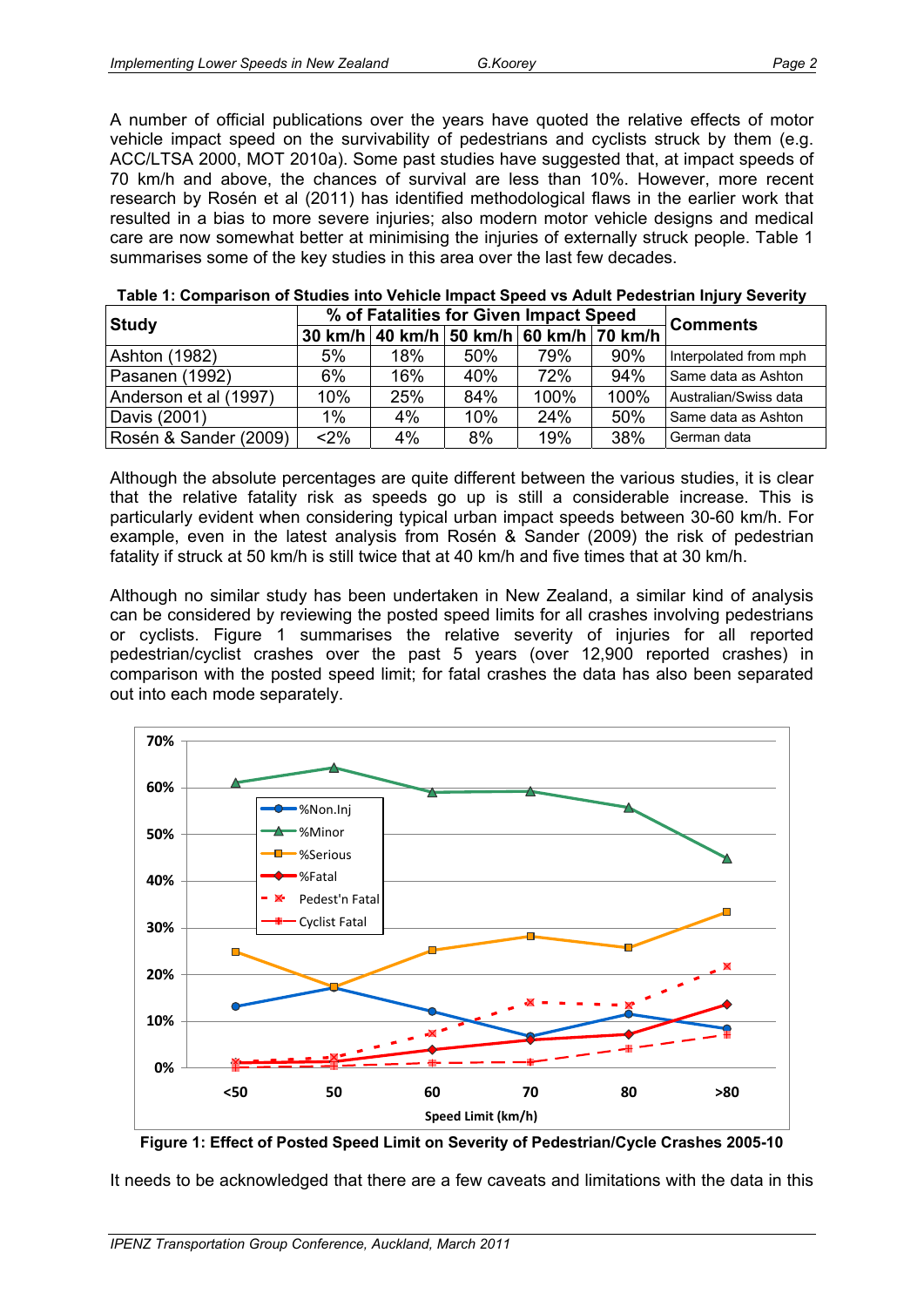study (at least without a more detailed study of the crash records):

- The posted speed does not directly correlate with the actual impact speed that the pedestrian or cyclist would have suffered in each case; if the motorist was identified as having been speeding then it may have been higher, if the motorist had started to brake then it may have been lower. To partly account for this, any crashes where speed was cited as a factor have had their speed increased by 10 km/h.
- It is also accepted that in many instances, the posted speed limit does not correlate with the typical speeds driven at a particular site; this may be a consequence of an inappropriate choice of speed limit, or local geometric constraints.
- A small number of the lower speed limits will be associated with a temporary speed limit during construction works (only 69 crashes were coded as being "under construction"). Depending on the site layout, motorists may have been observing the temporary speed, or they may have not seen fit to adhere to it.
- The reporting rates of pedestrian/cyclist crashes are known to be fairly low (Turner et al 2006, Langley et al 2003), particularly those of lesser severity. Therefore not much should be inferred from the relative proportions *between* severity levels.
- The relative rarity of some of the less common speed limits has necessitated combining some speed limits together. For example, only 11 crashes were identified with a 40 km/h speed limit. All other speed categories presented have over 180 crashes each, but the overwhelming majority (85%) were in the 50 km/h category.

Despite these limitations, a clear pattern can be seen in the proportions of fatal pedestrian/cyclist crashes as the posted speed limit increases. Although these proportions are lower than those identified in the overseas studies, these studies focused on impact speeds. One suspects that the typical impact speeds involved here were probably lower than the posted speed in many cases.

It is also interesting to see a clear distinction between the fatality rates for pedestrians and cyclists. Most overseas studies have focused on pedestrian impacts and the findings have then been assumed to translate to other similarly vulnerable road users like cyclists. The findings here however suggest that this is not correct, possibly due to the different relative speeds of cyclists, the types of collisions, the ages of the two road user groups, and the mechanics of impacts with bicycles. Further research into this issue would be worthwhile.

Speeding traffic can also have significant effects on traffic noise experienced by nearby residents and other road corridor users (e.g. Dravitzki *et al* 2006 found a 4-6 dBA increase in noise as light vehicle speeds increased from 50 to 70 km/h and again to 100 km/h). Traffic speed is also cited by many people as a reason for not walking and cycling as much as desired (e.g. Jacobsen *et al* 2009). Reduced traffic speeds can also reduce vehicle operating costs, particularly at open road speeds.

#### **Overseas Speed Treatments**

Western Europe has been a long-time haven for the implementation of traffic calming treatments and lower speed limits. It is perhaps no surprise that these have played a strong role in the high support for walking and cycling found in many European cities. Although specific facilities like separated cycleways are often touted as the mechanism behind greater use of active modes, what is forgotten is that for much of the urban environment in Europe no such facilities exist because they are not needed - traffic volumes and traffic speeds are reduced instead. For example, 80% of the street network in Munich, Germany, is now part of 30 km/h zones; when streets are reconstructed and the speed limit reduced, the city's policy to *remove* existing cycle paths or cycle lanes (if these are present).

The safety benefits of lower speed limits, such as 30 km/h (20 mph) zones have been well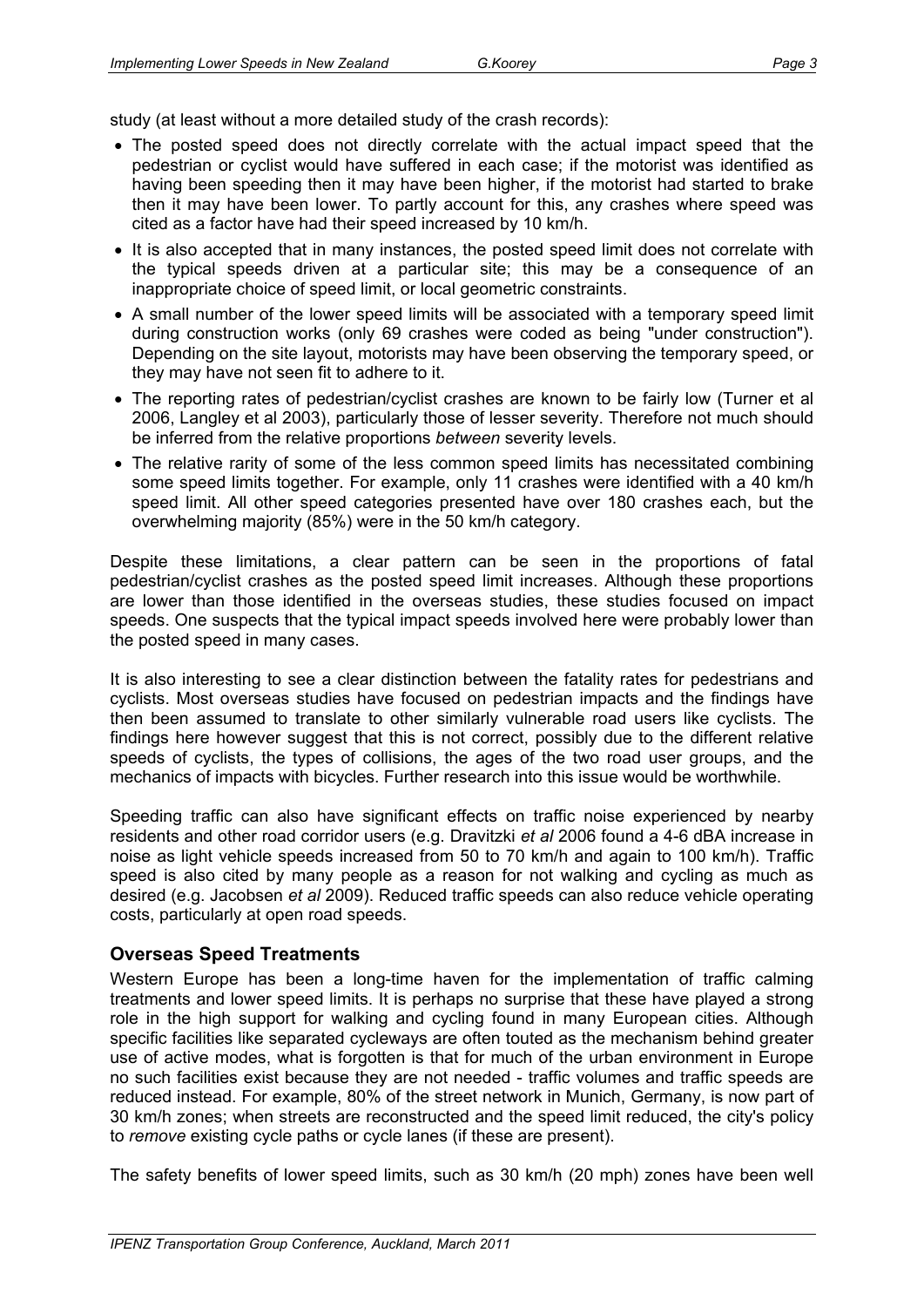proven. Elvik et al 2009 reviewed a variety of studies and estimated that lower speed zones across Europe reduced injury accidents by an average of 27%.

One policy aspect that has helped the acceptance of lower speeds in Europe is the concept of "self-explaining roads". As described by Charlton *et al* (2010), the general concept is to clearly differentiate different road functionality groupings by means of consistent design elements, e.g. roadway widths, intersection controls, crossing types. In this way, it is potentially possible to create a road network where, even in the absence of different speed limits, motorists generally travel at a speed appropriate to the class of road they are driving on. The Netherlands and the UK have been particularly notable in pursuing the selfexplaining roads philosophy.

In Europe, another increasingly common approach to road safety is to match speed limits and road environments, based on the potential damage and survivability of a situation (Wramborg 2005). For example:

- where pedestrians and cyclists are present (e.g. residential areas): 30 km/h
- where side-on crashes could occur (e.g. at-grade intersections): 50 km/h
- where head-on crashes could occur (e.g. overtaking, roadside poles): 70 km/h
- where traffic is fully protected from the above dangers (barriers, interchanges): 90 km/h+

These so-called "forgiving roads" ensure that, whether drivers erred through bad choice or bad luck, they (and other road users) will still have a good chance of surviving the result of that error.

Although rural environments typically provide 70km/h and higher speed limits, this is not always the case. For example, in The Netherlands and Scandinavia so-called "2-minus-1" roads are common, whereby a relatively narrow road is marked with shoulders for cyclists and a single traffic lane in between (Erke & Sørensen 2008). Motorists are able to use the shoulders to pass each other when clear of cyclists. Typically these roads have a 60km/h speed limit. Such an application could be useful in New Zealand for quieter rural locations where cycling is common, e.g. popular training ride routes.

# **EXISTING SPEED LIMIT LEGISLATION AND GUIDELINES IN NZ**

It is pertinent here to summarise the existing legislation and policy guidance in New Zealand on speed limits. Since 2004, all road controlling authorities (RCAs) are responsible for setting speed limits on their roads, under the *Setting of Speed Limits* Rule (NZ Govt 2003, referred to hereafter as "the Rule"). Previously speed limits were set by central Govt (via LTSA) under various Acts. Speed enforcement and fines are still controlled by central government.

Under the Speed Limit Setting process, default urban (50 km/h) and rural (100 km/h) limits are still enshrined. It is also possible to set other speed limits in multiples of 10 km/h between 10 and 90 km/h, as well as holiday (seasonal), temporary, and variable speed limits. The urban boundaries and all other limits must be specifically noted in a Speed Limits Register held by each RCA and enacted via a local Bylaw.

The Rule has set procedures for determining and changing speed limits. *Speed Limits NZ* is the standard process to be used assessing suitable speed limits; this is described further below. Public consultation is also necessary and specific groups such as NZTA, the NZ Police, the Automobile Association and the Road Transport Forum must be informed of any proposed changes (it is perhaps symptomatic of our traditional motoring background that no pedestrian or cyclist groups are listed for mandatory consultation, and inspection of submissions to Councils around New Zealand finds these motoring groups regularly against the introduction of lower speed limits).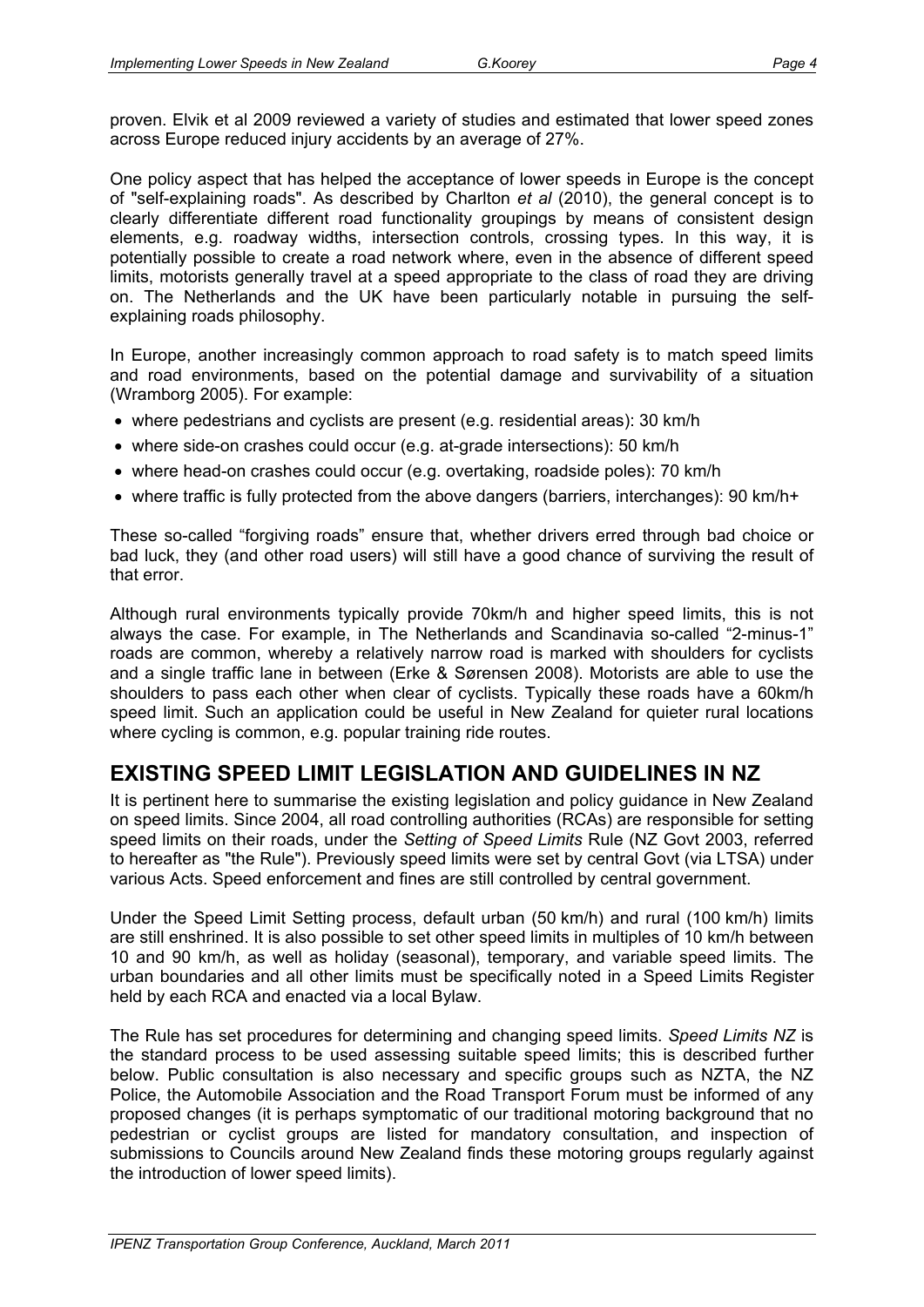Under the *Speed Limits NZ* process, practitioners need to consider the following:

- Adjacent land use and developments
- Presence of side roads and nearby development along them.
- Roadway characteristics (cross-section and alignment)
- Usage and position of on-street parking
- Traffic control devices (islands, intersection controls, crossings)
- Pedestrian/cycle activity
- Mean  $/85<sup>th</sup>$  percentile operating speeds
- Crash history

A series of rating tables for "development factors" (adjacent land uses and side roads) and "roadway factors" (alignment and cross-section, parking, pedestrians, cyclists, traffic controls) are used to score each 100m section of road within the study length. These scores are then used to determine average section ratings. A flowchart (example shown in Figure 2) then determines what the most appropriate speed limit is (known as the "Calculated Limit"); for example, an average rating of between 6-11 would suggest a 70km/h speed limit.

As well as the Calculated Limit, practitioners should also consider existing operating speeds along the route and the crash history. As a general rule, observed mean speeds should roughly match the posted speed limit, with  $85<sup>th</sup>$  percentile speeds typically no more than  $~15\%$  higher. While a high crash rate may be one motivation for wanting to reduce a speed limit, generally additional engineering/education/enforcement actions will also be required. It is also important that proposed speed limits are of suitable lengths to be credible to road users and enforceable.

#### **Rural Speed Zoning**

Rural speed zones are designated stretches of road where the speed limit is set for the constrained operating conditions and physical characteristics of the road (for example a narrow, winding mountainous section). Typically speed limits of 70/80/90 km/h are used instead of the 100 km/h suggested by the *Speed Limits NZ* process, but they could be lower. Ideally rural speed zones should be no less than 10 km long, although some circumstances permit them to be as short as 2 km.

In rural areas, speed zoning has been developed since before 2004. However there appears to have been no finalisation of rural speed zoning guidelines since a revised draft Policy was produced in early 2005 (LTSA 2005).

In setting rural speed zone limits, both spot speed and speed profile (floating car) surveys are required to be considered. The site survey should also consider the width of road & shoulders, median barriers, roadside hazards, whether the road is straight or curved, and the presence and safe provision of active transport users. A different roadway survey procedure to *Speed Limits NZ* is used, which also takes into consideration factors such as the proportions of heavy, agricultural or tourist traffic, lane/shoulder widths, and the presence of passing facilities.

A range of various trial sites have been set up around the country, initially on State Highways, but increasingly on local roads too. Although its development has been somewhat slow, the intent of the process (to provide a wider range of speed limit options in rural areas) is encouraging.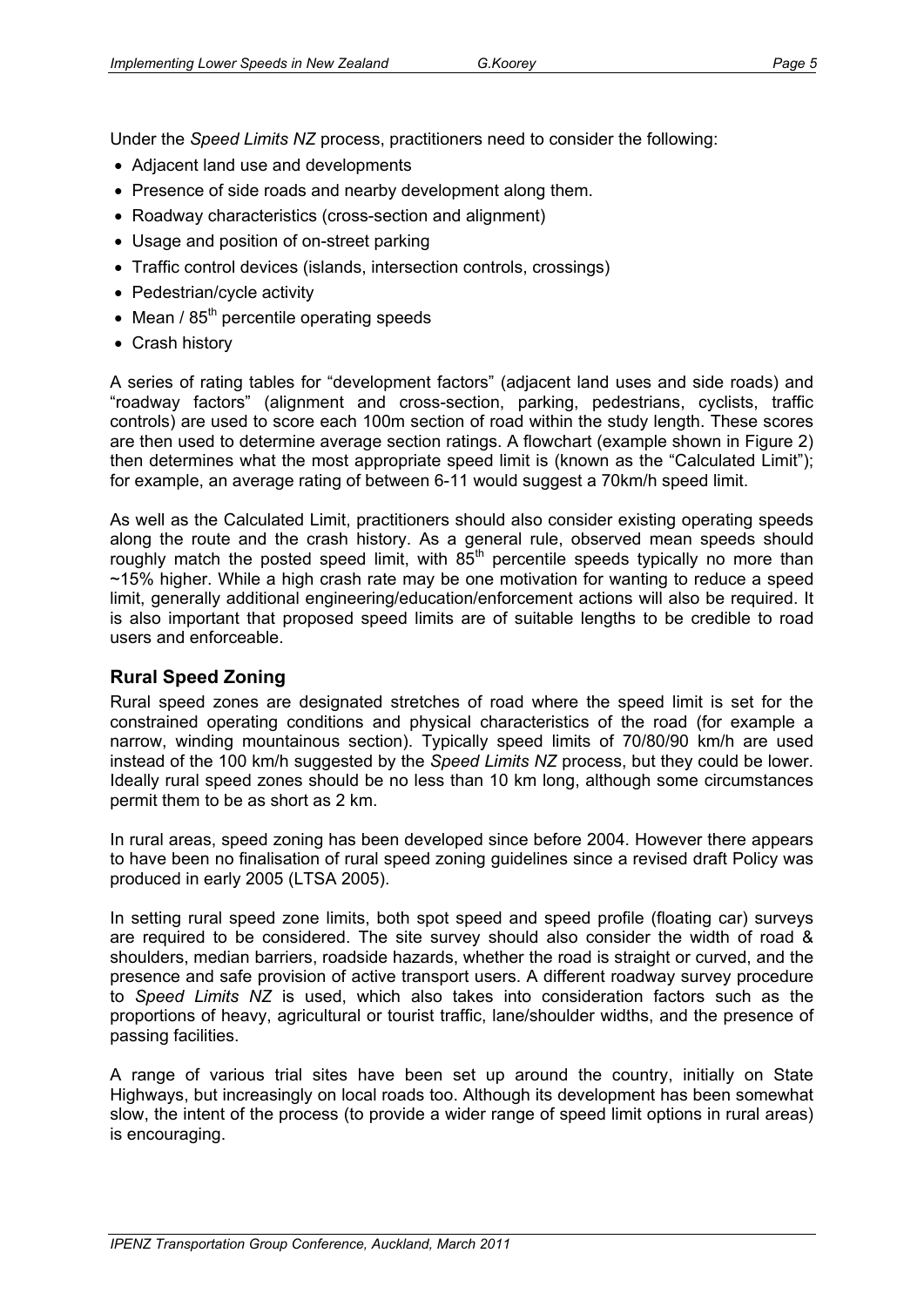

#### **Figure 2: Speed Limit Rating Flowchart from** *Speed Limits NZ*

Note 1. The level of development is not consistent with the location of this road. Please check you have used the correct flow chart for the location (see Fig.  $SLNZ1$ .

#### **School Speed Zones**

Developed in Christchurch a decade ago (Osmers 2002), school speed zones are a form of variable speed limit, whereby the default speed limit around a school is lowered (typically from 50/60 km/h to 40km/h) during the start and end of school days. Usually these sites are supplemented by some form of active signage, such as variable-display flashing speed signs.

LTNZ (2005) describes the process for selecting and implementing such school zones. It is desirable that a school has a minimum number of children travelling on or near the roadside in question and that either observed traffic speeds are high or there have been speed-related crashes in the past 5 years. Police enforcement is encouraged, although anecdotally they seem to be reasonably well observed by motorists.

Given the above discussion about the relative safety of active transport users versus speed,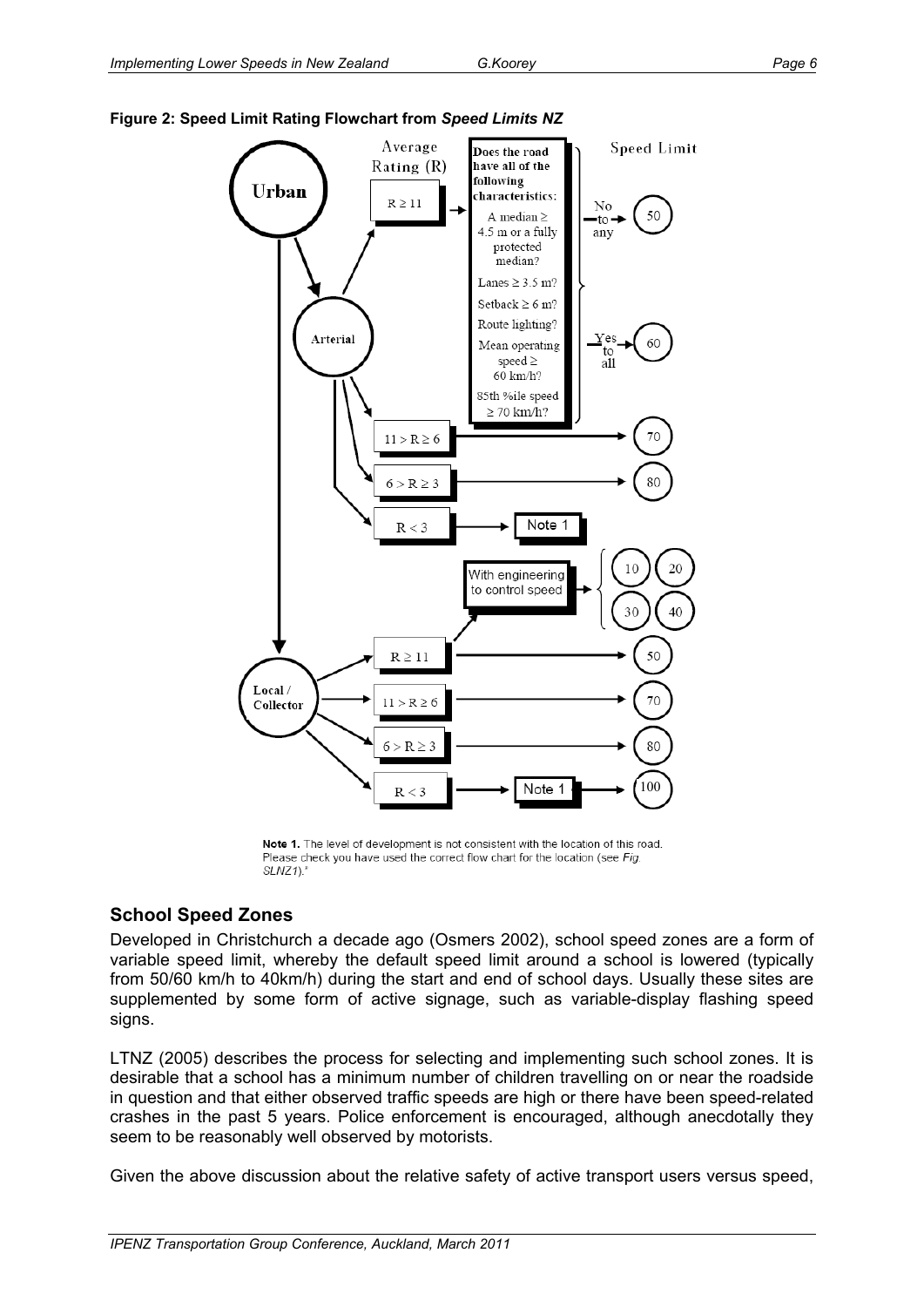one wonders whether 30 km/h school zones might be more appropriate in many locations, particularly if accompanied by suitable street treatments such as islands, platforms, thresholds, etc.

#### **Lower Speed Limits (<50km/h)**

Aside from the above-mentioned school speed zones, the Rule also allows the possibility of using 10 - 40km/h limits. Here is the relevant clause:

*3.2(6) A road controlling authority may propose to set a speed limit of less than 50 km/h… if:* 

- *(a) the calculated speed limit for the relevant road is 50 km/h; AND*
- *(b) the proposed speed limit would be likely to increase the safety of pedestrians, cyclists or other road users; AND*
- *(c) safe and appropriate traffic engineering measures are installed so that the measured mean operating speed is within 5 km/h of the proposed speed limit.*

Meeting requirement (a) is not likely to be difficult for locations where a lower speed limit is being proposed. The earlier discussion about speeds and safety make requirement (b) fairly redundant. All that remains therefore is for the road environment itself and the traffic behaviour to be assessed and if necessary adjusted to satisfy requirement (c).

A number of potentially suitable locations for such limits occur around schools and tertiary institutions, residential areas, parks and playgrounds, and urban CBDs and shopping streets. The 10 km/h speed limit was introduced for shared zones only, where motor vehicles must give way to pedestrians, e.g. street malls and car-parks.

To ensure that there is good credibility with lower speed limit zones, *Speed Limits NZ* requires that observed mean speeds must be within 5 km/h of the posted limit. If the existing street does not enable this then the guidelines recommend applying *"appropriate and safe traffic engineering techniques"*.

There is little guidance available on implementing such techniques; LTSA (2004) seems to be the only formal guidelines and, other than a brief list of possible engineering treatments (but with no guidance on their implementation or effectiveness), this is relatively bereft of practical information. Indeed, it seems designed to put people off implementing a lower speed limit because of the additional steps required to do so. It is also concerning that it states *"The urban speed limit in New Zealand is 50 km/h. This is the most appropriate speed limit… where there are vulnerable road users."* More useful guidance was actually suggested in a draft Advisory Circular produced as part of the development of the Setting of Speed Limits Rule (LTSA 1997); this included some guidance on the use of lower speed zones over an area instead of a single street, and some suggested signage.

### **Current Lower Speed Initiatives in New Zealand**

It should be noted that it is at present very difficult to get a full understanding of the extent of lower speed initiatives across New Zealand. Local Councils vary in the ease of finding the information in a readily accessible format (e.g. public website). Even harder to find is consistent information on traffic-calmed street locations; although most Councils keep records of assets such as signs, carriageways, etc, the recording of traffic calming devices is often only reflected in terms of data on surface treatments and carriageway widths.

Councils are required to maintain a Speed Limits Register; however the public provision of this is variable. Some provide a detailed list of locations, some provide a map of locations, and some, despite making available their relevant Speed Limits (or Traffic) Bylaw, fail to provide any useful information about what their actual limits are, referring for example to a Schedule or Plan that is not similarly available.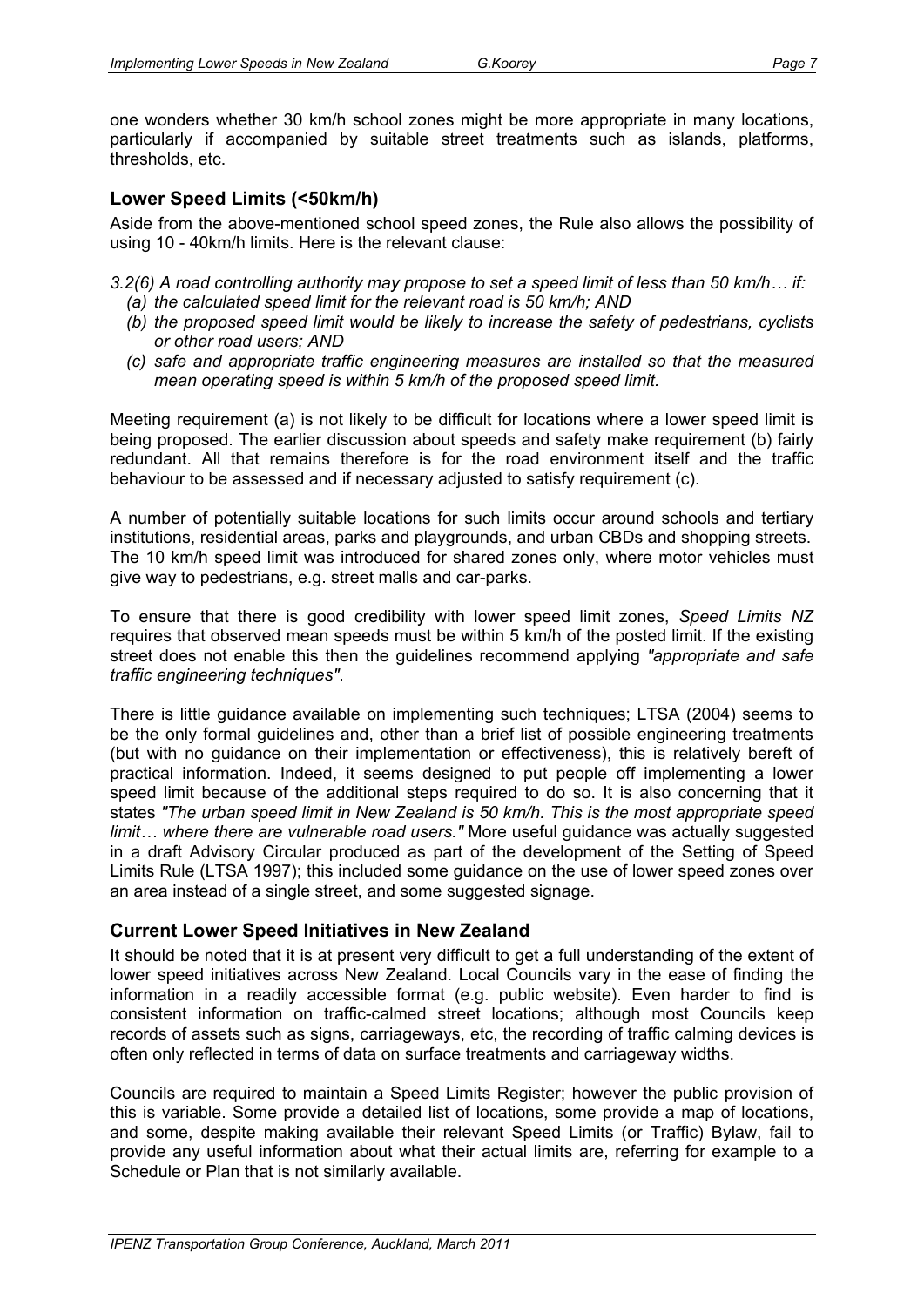There appears to no similar publicly available register for such speed limits on all State Highways; instead one is required to search through past issues of the *New Zealand Gazette*. These amendments are made to the *New Zealand Transport Agency (Speed Limits on State Highways) Bylaw* (NZ Govt 2010); however this is not easy to come by.

Nevertheless, there are some good NZ speed reduction initiatives so far, for example:

- *Auckland:* Trials of self-explaining roads have been introduced in Point England, using a variety of street calming treatments to influence driver speeds without changing speed limits (Charlton et al 2010). Shared spaces (i.e. streets with pedestrian priority) are also beginning to be investigated in the CBD area and near Eden Park (Karndacharuk & Wilson 2010).
- **Hamilton:** As well as introducing a 30km/h speed limit in the CBD, over just three years Hamilton City has also introduced 40km/h school zones at all but seven of the city's 55 schools (HCC 2010).
- *Wellington:* 30km/h speed limits have been planned for 21 separate CBD and suburban "shopping street" areas (WCC 2009), with five already implemented.
- *Christchurch:* For some years, local street reconstructions typically included significant traffic calming as part of them (previously dubbed the "Living Streets" programme) (CCC 2000); more recently, such street-works have been grouped into neighbourhood "clusters" so that entire areas are treated similarly with a low-speed environment.

It is also encouraging to see that the new subdivision development Standards (Standards NZ 2010) acknowledge the ability of good street design to manage speeds and make them more pleasant environments for residents and active transport users. In particular, the Standard identifies the use of road widths and sight distance as key tools to manage speed.

What is quite concerning however in reviewing the speed limits around the country is the wide range in their implementation. Many councils have very few roads that are not the default 50/100 km/h urban and rural limits, usually some "peri-urban" roads at 70 or 80 km/h. Like the shopping streets in Wellington or school zones in Hamilton, there is probably at least one similar deserving location in every other significant urban centre. This variation seems to be very much dependent on the pro-active level of staff and Councillors within each jurisdiction; which is unfortunate for the citizens of the less-inclined Councils. In line with the LTSA Road Safety Surveys of old, it seems an opportune time for an audit to investigate the level of speed limit usage across all Councils and the reasons for and against their use of the non-conventional tools.

### **Issues with the Current Setting Speed Limits Guidelines**

Examination of the current *Speed Limits NZ* process identifies a few flaws with respect to introducing lower speed limits:

- The pedestrian and cyclist roadway ratings are somewhat based on the numbers of these users that are currently present. However, if the current road environment is not very inviting for pedestrians and cyclists and the purpose of a lower speed is to encourage more of them, then the existing ratings won't be particularly relevant.
- Although flush medians and narrower traffic lanes are sometimes used as speed management devices, this effect is generally not allowed for in the geometry roadway ratings (but they are considered in rural speed zoning calculations). It is also somewhat vague what "open/average/limited" visibility mean in these ratings; given the ability of reduced sight distance to control speeds, some distance ranges would be useful.
- Under "use of the road", curiously a local industrial street warrants a higher rating than a local commercial street (where more pedestrians and cyclists are likely to be). Neither however warrants any rating if the road is a collector or higher in the roading hierarchy.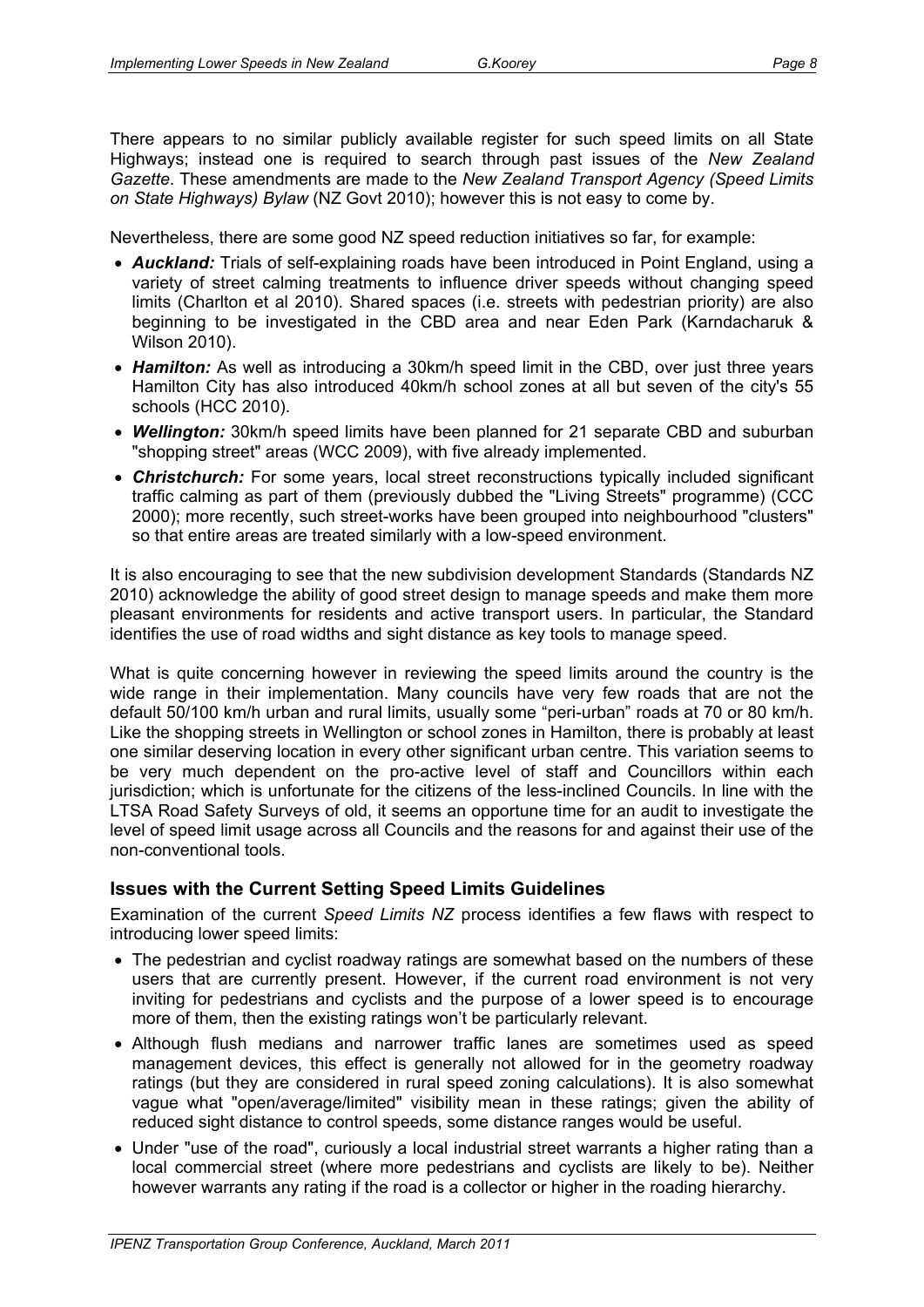- 
- Roadway ratings for traffic control don't take account of locations where a high demand for crossing the road exists but no physical facilities exist. In some lower speed situations, such as commercial districts, it may be impractical to provide pedestrian crossings at particular locations if there is a widespread demand to cross at a variety of locations; this may be one reason behind wanting a lower speed limit.
- The guidelines state that speed limits below 50 km/h should not be used on roads with a collector or arterial function. This however ignores the fact that in New Zealand many of these streets are (unfortunately) providing a mixed-use function of both access and mobility. It is precisely because of this mixed use that many of them require speed management as an important road safety tool.
- It is not clearly stated whether observed speeds should measure free speeds only or all traffic speeds. In busier areas there may be quite a difference between the two, unless there is sufficient engineering of the road environment to suggest the most appropriate operating speed.
- Unlike speed limits of 50 km/h and above, there is no explicit rating that *recommends* a lower speed limit. It is hard to know therefore at what point a lower speed limit might be much more suitable.
- The guidelines for a 60 km/h urban limit recommend a range of physical attributes, including medians, wide lanes, good lighting, etc. However there is no requirement to also provide adequate provision for cyclists on such roads, despite the fact that they are likely to be using these routes.
- For both the conventional Setting Speed Limits process and the rural speed zoning policy, very little guidance is available if RCAs wish to reinforce a new lower speed limit with some engineering measures.
- The school speed zone process is very much based around the use of 40 km/h zones in urban areas; there is little guidance on its application in other settings. For example, a number of rural schools have questioned why they are not able to implement a similar treatment. This pressure has now led to a trial of 50 km/h school zones around seven Selwyn District rural schools.

It also appears that a number of Councils are focusing strongly on the *Speed Limits NZ* Calculated Limit rating, to the detriment of other input factors. For example, the following are taken (anonymously) from Council officer reports:

*"Staff acknowledge that the school and Community Board support the speed limit on this section of […] Road to be reduced to 50 km/h. However the Speed Limits NZ rating does not support the reduction of the current speed limit of 60 km/h to 50 km/h."* 

*"Unfortunately, the rules are quite stringent and are set out in the speed limits policy."* 

Both politicians and the general public seem to be (sometimes grudgingly) accepting of this outcome, and one suspects that many staff also believe that this is the case. However this ignores the fact that the Rule allows for departing from the Calculated Limit:

*3.2(5) A road controlling authority may propose to set a speed limit that differs from the calculated speed limit… only if:* 

- *(a) a speed limit different from the calculated speed limit is the safe and appropriate speed limit for a road with regard to the function, nature and use of the road, its environment, land use patterns and whether the road is in an urban traffic area or a rural area; OR*
- *(b) the proposed speed limit is less than 50 km/h and 3.2(6) applies.*

A key problem however is that no real guidance is provided on how to evaluate these factors listed in clause (a).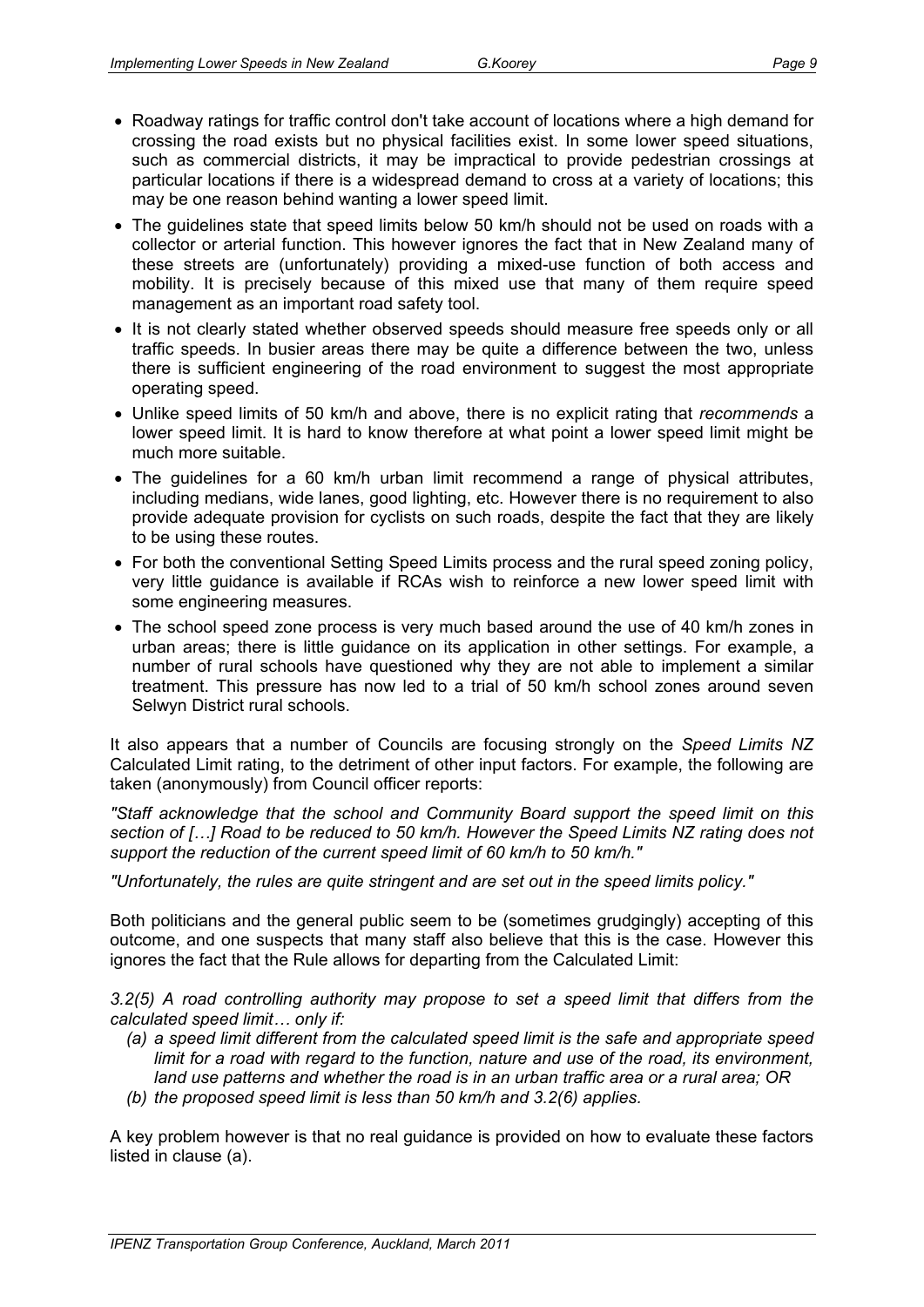It would be instructive to consider from first principles what a suitable lower speed environment might look like and what rating that would subsequently attract. For example, such an environment might have the following features (with equivalent *Speed Limits NZ* ratings shown):

|                                                                                                                                                                                    | Rating/100m |
|------------------------------------------------------------------------------------------------------------------------------------------------------------------------------------|-------------|
| • High use by pedestrians (with adjacent footpaths), or expected high use<br>following a lower speed limit                                                                         | 1 unit      |
| • A close grouping of small businesses (at least one every 20m) or houses<br>(at least one every 10m) or a reasonable sized primary school (e.g. 300<br>pupils with 200m frontage) | 10 units    |
| • Frequent on-street parking for customers, parents, etc, close to moving<br>traffic                                                                                               | 2 units     |
| • Single-carriageway (one lane each way) with good visibility                                                                                                                      | 3 units     |
| <b>TOTAL RATING</b>                                                                                                                                                                | 16 units    |

This conservative assessment ignores the possibility that there is also side road development demand, reasonable cycling use, traffic control devices (e.g. pedestrian crossing, intersection), or busier adjacent developments. Even without these the above analysis suggests that an Average Rating of ≥16 should warrant a speed limit of 40 km/h or less. It may even be possible to determine a similar cut-off for 30 km/h speed limits.

# **IMPLEMENTING SPEED REDUCTION TREATMENTS**

As identified a number of times above, speed limits alone are not the only speed management tool. An important part of encouraging drivers to choose a lower speed is to ensure that the road environment matches their expectations for that speed. It is important therefore to understanding what physical measures can be made to influence this behaviour.

There are three main contributors to higher vehicle speeds:

- Street **Length** (visual and physical)
- Road **Width** (perceived and actual)
- Smooth **Surfaces**

These factors therefore suggest some key methods for limiting vehicle speeds:

- Limit physical street lengths (or at least the straights) or perceived length (via visibility). This could include curvilinear alignment via a "tributary" instead of a "grid" network.
- Limit forward sight distance, via plantings and realignment.
- Reduction in visual or actual width, via kerb extensions, plantings, road markings, narrower lanes.
- Vertical deflections, via humps, speed cushions and platforms.
- Alignment deflections, via chicanes and islands.
- Cobbled/tiled pavements, textured surfacing or rumble strips.
- Perimeter (threshold) treatments with signage, surfacing, narrowings.
- Intersection treatments such as roundabouts, angled deflectors and street closures.
- Use of lateral and transverse road markings and delineators.

For the practitioner however, there is only limited guidance available locally with regards to the design of some of these aspects and even less guidance available on the relative effectiveness of different devices (which is likely to vary with the context e.g. urban street vs rural highway).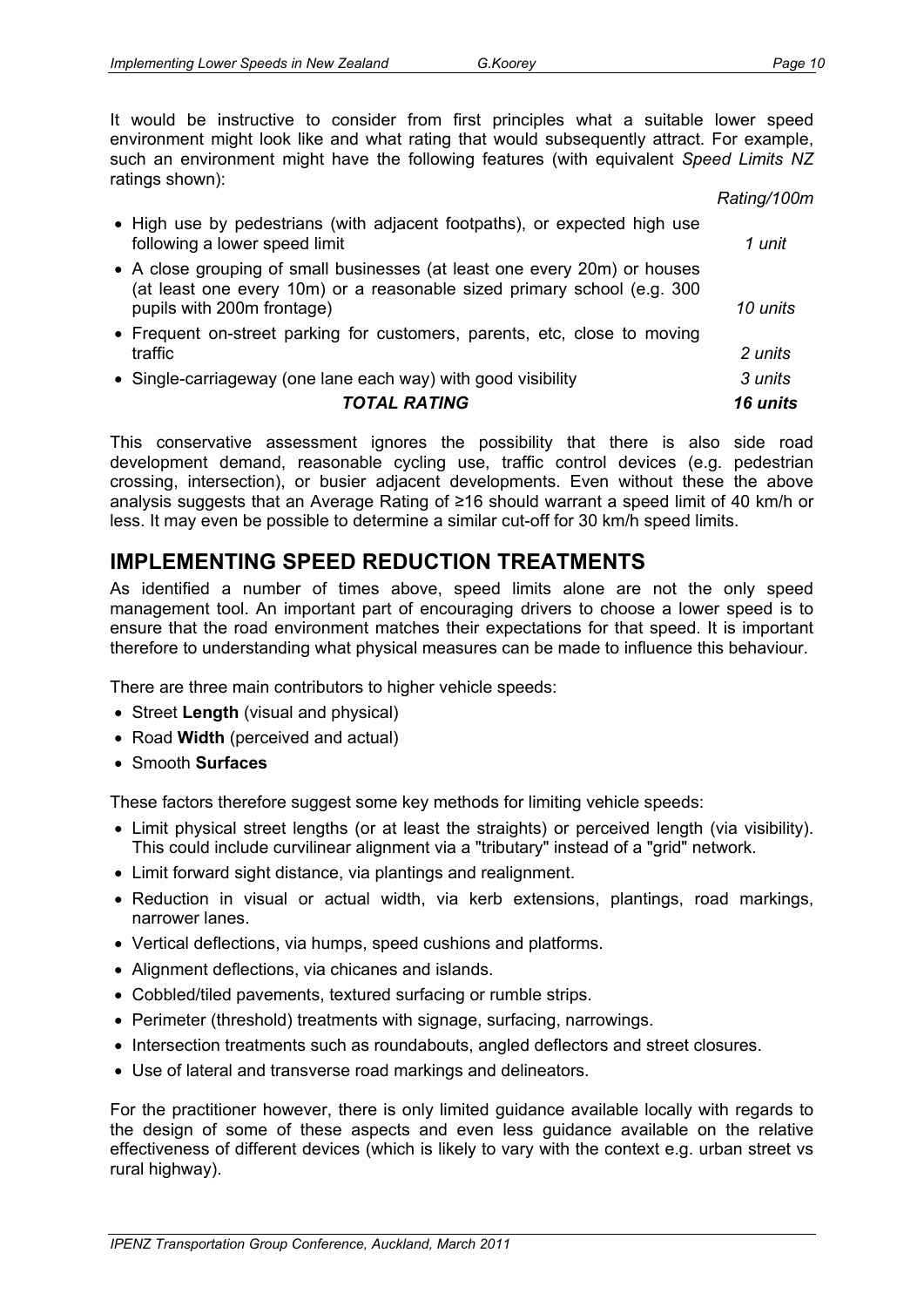#### **Research into the Effectiveness of Speed Reduction Treatments**

There has been a wide range of international research into the effectiveness of different street treatments and traffic calming devices. For example:

- TRL (2007) identified the effects of forward visibility, road width and other parameters such as road surface and parking on 85<sup>th</sup> percentile speeds in the UK.
- DfT (2007) provides a very comprehensive overview of the effectiveness of various traffic calming measures on speeds, crashes, traffic volumes, etc. It also has considerable guidance on the implementation of low speed zones, such as 20 mph "home-zones".

While this research may provide a starting point for implementation in New Zealand, there is a question about whether it is equally applicable when applied to our streets and our drivers. It is therefore prudent to undertake similar research under New Zealand conditions. Unfortunately, historically New Zealand practitioners have collated relatively little data in this area; Minnema (2006) noted this paucity in his review of traffic calming devices for New Zealand.

More recently a number of studies have started to fill in a few gaps, for example:

- Wigmore *et al* (2006) reviewed a variety of engineering devices to improve school journey safety and compared their relative merits, including local perceptions of effectiveness.
- Charlton & Baas (2006) investigated speed management change treatments that would make roads more self-explaining, for both high and low speed environments. The work included a comparison of international literature against some local speed measurements, which suggested that it was not always directly transferable, especially in urban areas.
- Mao & Koorey (2010) studied the effects on traffic volumes, speeds and crashes following the installation of traffic calming devices on urban local streets in Christchurch. Reductions in all of these attributes were observed at most sites.
- Burdett & Nicholson (2010) examined the effect on speed of the presence of painted edgelines and centrelines on straight, single carriageway rural roads in the Waikato. Results showed a significant increase in speed on roads with a centreline, compared to no markings, and with a centreline and edgeline, compared to centreline-only.
- Charlton et al (2010) explored the use of traffic management features to create selfexplaining roads in an Auckland suburb. Observations after implementation showed a significant reduction in vehicle speeds on local roads and increased homogeneity of speeds on both local and collector roads.
- Daniel et al (2011) considered the development of a method to estimate speed profiles along traffic calmed streets. Observations at and near a variety of calming devices in Christchurch enabled the development of relationships for the relative effectiveness of each device in reducing speeds and the zone of influence further away.

Chasing after all the various studies locally and internationally is hard work, however. What is needed is a central repository of the key information so that practitioners can access information on particular treatments (assuming that there has been some research). While a national guideline document might be a convenient way to capture this information, for the time being when the available information is rather sporadic and developing all the time, it may be more sensible to have an electronic resource, e.g. online website. Such a repository would also help to target future research into areas that require more information.

#### **Areas requiring Further Investigation**

The following are some suggested areas for further investigation in New Zealand (some have been investigated overseas and, in the interim, they could provide a starting basis for knowledge here):

• Although there is a reasonable amount of local data on "conventional" calming devices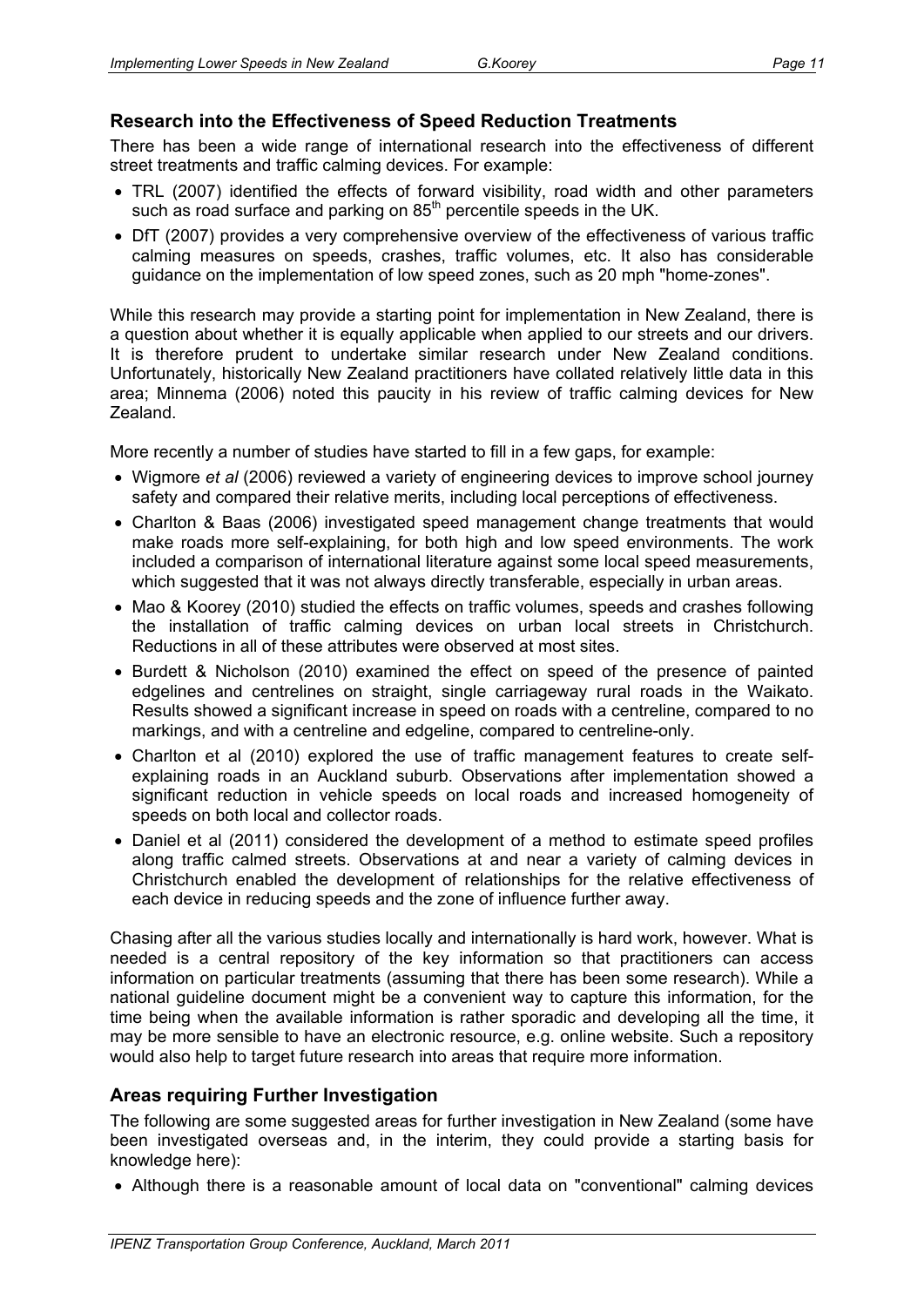such as humps and narrowings, more research is required to investigate the relative effectiveness of less common devices, including various chicane and central island treatments, as well as intersection treatments.

- Some equivalent research to that in the UK on the effects of road widths and sight distances would help to establish typical speed patterns on many roads in the absence of more overt calming devices.
- Less work has been done on the relative effectiveness of rural speed management treatments, including pavement marking treatments and kerb/island treatments.
- There is a need to assess the effect of changing speed limits on driver travel speeds, in the absence of any other treatments. This would help identify the "enforcement effect" relative to the "engineering effect" of any changes to a road environment.

Over time, such information could add to the central repository of knowledge mentioned above.

### **COMMON CONCERNS WITH IMPLEMENTING LOWER SPEEDS**

As well as the technical issues identified in the previous sections, there are also a number of more philosophical concerns that are often raised by the various stakeholders. Some of these are identified below, with responses:

- *"Reduced speeds will mean longer travel times"* In practice, most studies have found such differences to be negligible in comparison to intersection and traffic delays en route. In fact, some studies have found that travel times for side road traffic have improved because it has been easier to find a suitable gap in the main road traffic when it is travelling at slower speeds (Elvik et al 2009). Perhaps more importantly, a key philosophy in speed management is that we're trading a little mobility for vastly improved safety and sustainability.
- *"The average speed is already well below the speed limit"* This would seem even more reason to reinforce that with a true speed limit! If it is desired that people respect an increasing range of different speed limits then they must all be credible to them. Lower speed limits also send a clear message to those who wish to walk or cycle that the road environment is safe for them to do so, even in the absence of specific facilities for them.
- *"The public don't want reduced speeds"* The answer to this tends to depend on who you are asking the question of: those driving through the area may not want reduced speeds; but those living, working and riding there invariably do. If the lower speeds are being applied to local streets, where the access function should override the mobility function, there is even less justification for this concern.
- *"What about the effects of calming devices on emergency services"* Rather like the first concern above, this issue is often negligible in comparison with the other route and traffic delays encountered by these services. Any relative cost of such delays also has to be weighted against the considerable health and safety benefits that the lower speed environment presents to other users.
- *"What if the proposed treatment isn't effective enough or people don't like it?"* Given our relative inexperience with some speed management treatments, this is an understandable concern. However that shouldn't stop RCAs from trialling particular treatments (indeed, a "trial" may be more palatable to some stakeholders). With many physical measures there are also ways to use semi-permanent tools like paver block kerbs that can be adjusted as required to test the effectiveness of a particular layout.
- *"Traffic will still travel faster than the proposed speed limit, especially during off-peak times"* - If this is considered a concern, then it is always possible to add some additional traffic management features to get the speeds down a bit, even in the absence of other traffic. It is important to remember however that most pedestrians and cyclists who stand to benefit from a lower speed limit are likely to be present during the key peak times (e.g.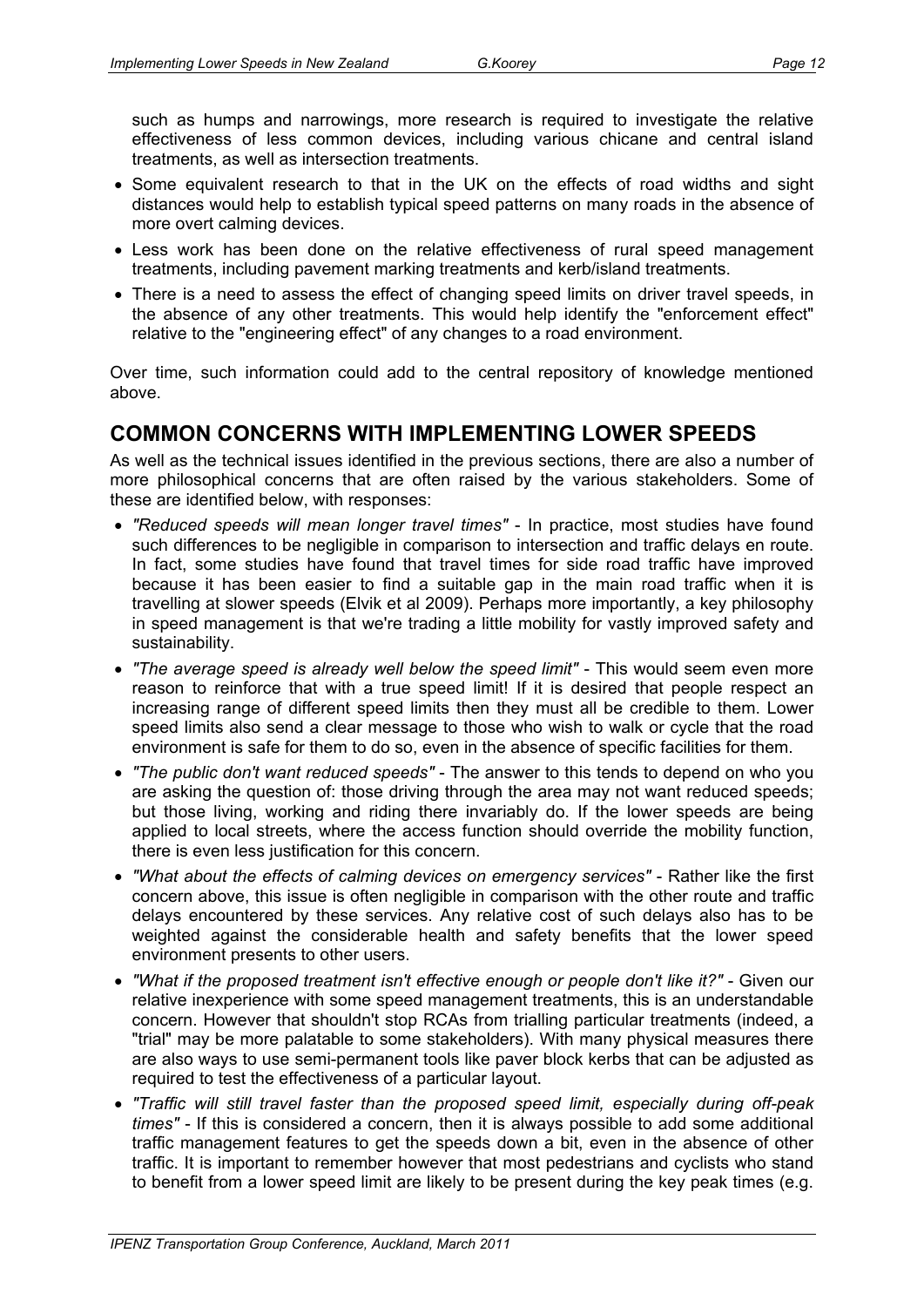to/from work and school).

• *"We're not like Europe, lower speeds won't work here"* - One wonders whether we're a different species of human to the Europeans, as we appear to get injured just the same at high speeds! However, if we want other examples, one only has to look at North America, where increasingly a wide variety of lower speed limits are routinely implemented.

It is acknowledged that every place is different and hence, different solutions will probably need to be applied (and perhaps trialled). That however is no excuse for doing nothing, just because of "fear of the unknown".

## **CONCLUSIONS**

Speed (whether "excess" or "inappropriate") continues to be a problem in New Zealand. Whilst education and enforcement certainly have an important role to play, driver speeds are greatly affected by the road environment.

This review has identified that, while the necessary physical and legal tools are currently available to implement lower speeds in New Zealand, there is little technical guidance easily available for practitioners on when it is appropriate to use them, and equally little positive encouragement to ensure their greater uptake. The net effect is that in many places the status quo of 50km/h and 100 km/h speed limits has proven to be easier to maintain (although it is acknowledged that there are some good local examples of lower speed limits in New Zealand).

#### **Recommendations**

It is recommended that the following actions be undertaken:

- Official information on the effect of traffic speeds on pedestrian/cyclist crash severities should be updated to reflect the latest research and further local research undertaken on this.
- Investigation into the reporting of pedestrian and cycle crashes should consider whether there is any procedural bias with respect to reporting speed-related factors.
- The current draft Rural Speed Zoning Policy needs to be updated and brought up to full operational status (or brought into the *Speed Limits NZ* process).
- The *Speed Limits NZ* process needs to be reviewed to make it procedurally easier to implement a lower speed limit. Such measures could include changes to the rating system, introducing a specific rating level above which a speed limit below 50 km/h is recommended, and more clarity about the ability to depart from the Calculated Limit.
- More specific official guidance should be provided on physical measures that may assist with the introduction of a lower speed limit, both in urban and rural areas.
- Guidelines for introducing school speed zones with speeds other than 40 km/h need to be developed, including more guidance on physical measures to support such zones.
- Consideration should be given to having a central register of all non-standard speed limits; that would allow for better national monitoring and follow-up between RCAs of practical implementation issues.
- A national audit should be undertaken to investigate the range of speed limits practice across all RCAs and the reasons for and against their use of the non-conventional tools.
- A central repository of information and research related to speed management treatments should be developed to provide a "one stop shop" for RCAs considering speed-related initiatives. Such a repository could also provide the basis for identifying current gaps in the knowledge base that require local research and trials.

In this way, the full benefits of lower traffic speeds might be realised soon in New Zealand.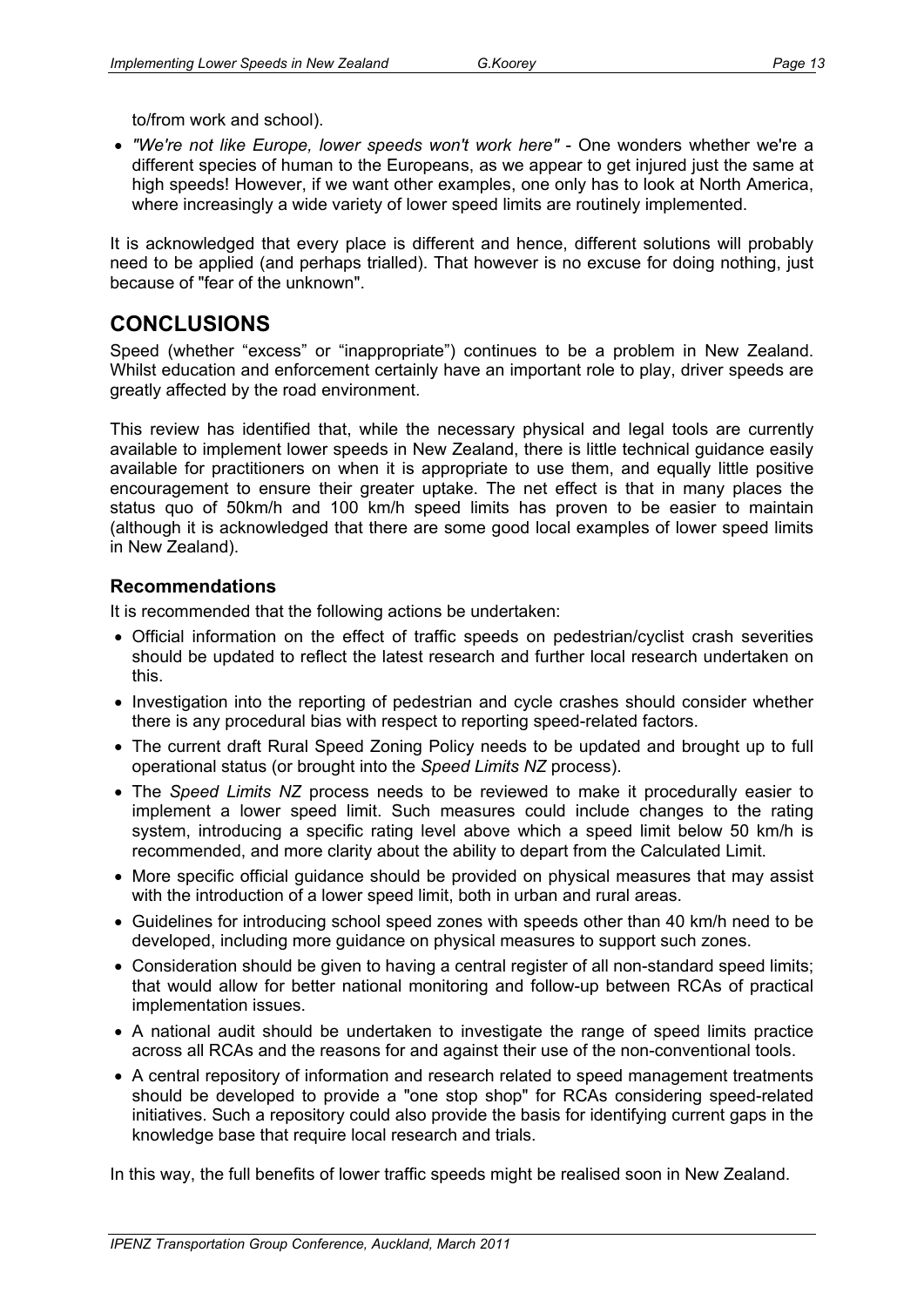# **ACKNOWLEDGEMENT**

This paper is dedicated to the late Wayne Osmers, a leading pioneer in the area of speed limits and lower speeds. Since my formative graduate days, Wayne provided a regular guiding influence and assisted me many a time in traffic engineering and road safety matters.

# **REFERENCES**

ACC/LTSA (2000). *Down with Speed: A Review of the Literature, and the Impact of Speed on New Zealanders.* Accident Compensation Corporation & Land Transport Safety Authority.

ANDERSON R.W.G. et al. (1997). Vehicle Travel Speeds and the Incidence of Fatal Pedestrian Crashes, *Accident Analysis and Prevention*, No. 29, pp.667-674, Elsevier.

ASHTON S.J. (1980). A preliminary assessment of the potential for pedestrian injury reduction through vehicle design. *SAE Technical Paper 801315*, SAE Inc., Warrendale, PA.

BURDETT B., NICHOLSON A. (2010), Speed Management on Rural Roads: The Effect of Pavement Markings, *IPENZ Transportation Group Conference*, Christchurch, Mar 2010, 15pp.

CCC (2000). Transformation to "Living Streets", *Report to City Services Committee*, Christchurch City Council, Dec 2000.

CHARLTON S.G., BAAS P.H. (2006). Speed change management for New Zealand roads. *Land Transport New Zealand Research Report 300*. 144pp.

CHARLTON S.G. et al. (2010). Using endemic road features to create self-explaining roads and reduce vehicle speeds, *Accident Analysis and Prevention*, No. 42, pp.1989-1998, Elsevier.

DANIEL B., NICHOLSON A., KOOREY G. (2011), Investigating Speed Patterns and Estimating Speed on Traffic-Calmed Streets, *IPENZ Transportation Group Conference*, Auckland, Mar 2011, 14pp.

DFT (2007). Traffic Calming, *Local Transport Note 01/07*, (UK) Department for Transport

DRAVITZKI V., WALTON D.K., WOOD C.W.B (2006). Road Traffic Noise – Determining the Influence of New Zealand Road Surfaces on Noise Levels and Community Annoyance. *Land Transport New Zealand Research Report 292*. 76 pp.

ELVIK R. et al (2009). *The Handbook of Road Safety Measures*. 2nd Ed., Emerald Publishing.

ERKE A., SØRENSEN M. (2008). Extended shoulders on rural roads: A measure for cyclists and pedestrians? *TOI Report 961/2008*, Transport Economics Institute, Norway.

HCC (2010). *Speed Limit Bylaw Amendment 2010*, Hamilton City Council, May 2010.

JACOBSEN P.L., RACIOPPI F., RUTTER H. (2009). Who owns the roads? How motorised traffic discourages walking and bicycling, *Injury Prevention*, No.15, pp.369-373, BMJ Publishing.

KARNDACHARUK A., WILSON D.J. (2010). Development of Performance Evaluation Framework for Shared Space Schemes in New Zealand, *2010 NZTA & NZIHT Annual Conference*, Christchurch, Nov 2010.

LANGLEY J.D. et al (2003). Missing cyclists. *Injury Prevention*, No.9, pp.376-379.

LTNZ (2005). 40 km/h variable speed limits in school zones - Guidelines. *Traffic Note 37*, revision 1, Jun 2005, Land Transport New Zealand.

LTSA (1997). *30km/h Speed Limits*. Draft Advisory Circular, Dec 1997, Land Transport Safety Authority.